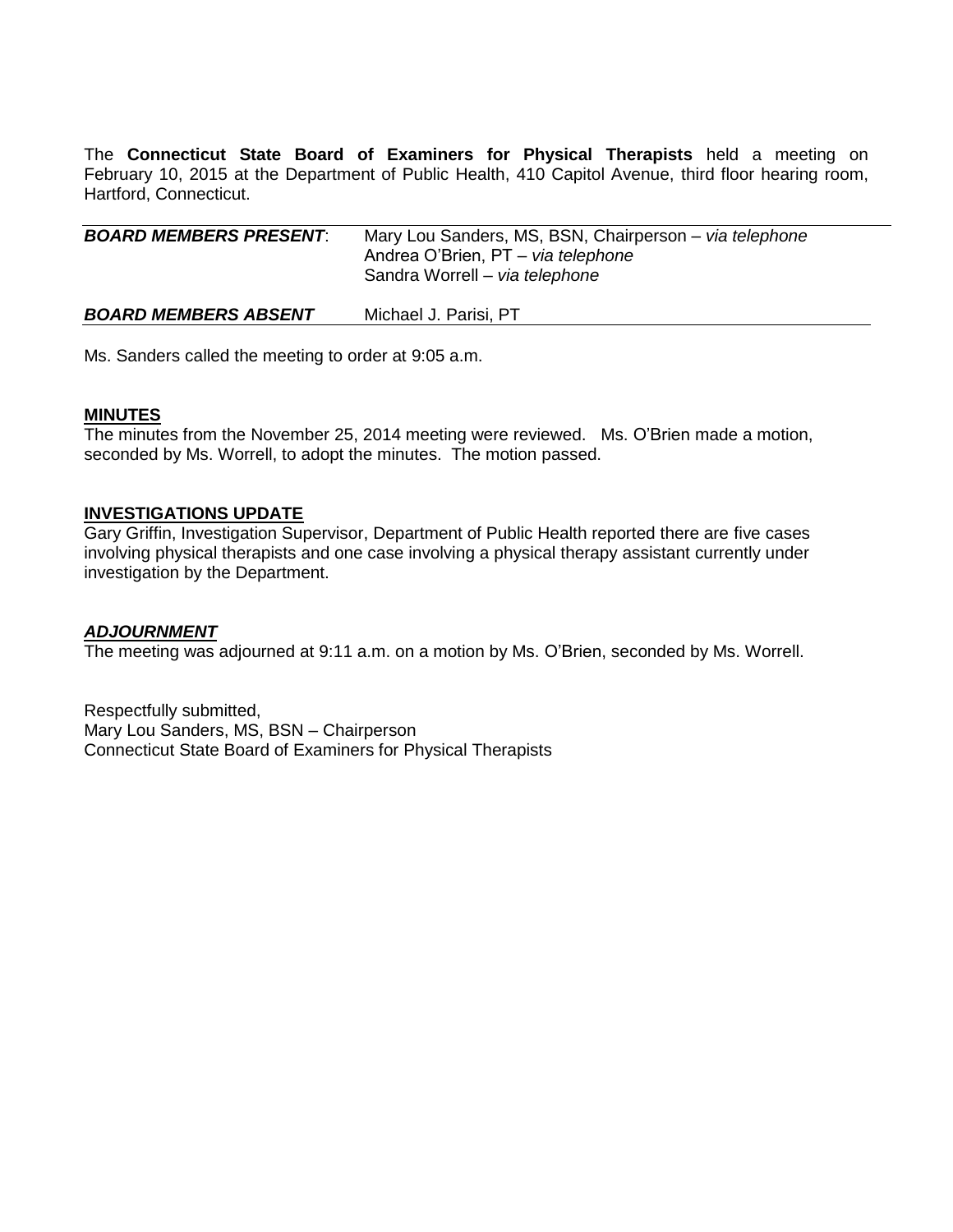The **Connecticut State Board of Examiners for Physical Therapists** held a meeting on April 28, 2015 at the Department of Public Health, 410 Capitol Avenue, Conference Room 3-C, Hartford, Connecticut.

| <b>BOARD MEMBERS PRESENT:</b> | Mary Lou Sanders, MS, BSN, Chairperson<br>Andrea O'Brien, PT<br>Michael J. Parisi, PT<br>Sandra Worrell |
|-------------------------------|---------------------------------------------------------------------------------------------------------|
| <b>BOARD MEMBERS ABSENT</b>   | None                                                                                                    |

Ms. Sanders called the meeting to order at 9:00 a.m.

## **MINUTES**

The minutes from the February 10, 2015 meeting were reviewed. Ms. O'Brien made a motion, seconded by Ms. Worrell, to adopt the minutes. The motion passed.

## **INVESTIGATIONS UPDATE**

Gary Griffin, Investigation Supervisor, Department of Public Health reported there are six cases involving physical therapists and one case involving a physical therapy assistant currently under investigation by the Department. Four of the physical therapy cases are currently being reviewed by consultants.

## **NEW BUSINESS**

License Reinstatement Review

Frank Manna, License and Applications Analyst, Department of Public Health presented a reinstatement application for Tamara Nelson, PT.

Ms. O'Brien made a motion, seconded by Mr. Parisi, recommending license reinstatement provided Ms. Nelson is compliant with continuing education requirements and completes a refresher. The motion passed unanimously.

## **OFFICE OF LICENSURE REGULATION AND COMPLIANCE**

Gary Beard, PT – Petition No. 2015-244

Diane Wilan, Staff Attorney, Department of Public Health presented a Motion for Summary Suspension in the matter of Gary Beard, PT. Respondent was present with Attorney Mary Alice Moore Leonhardt. Hearing Officer Stacy Schulman provided counsel to the Board.

The Board reviewed the Motion for Summary Suspension and an objection filed by respondent. Ms. Worrell made a motion, seconded by Ms. O'Brien, to deny the Motion for Summary Suspension. The motion to deny passed unanimously. A hearing in this matter will be held on June 23, 2015.

# *ADJOURNMENT*

The meeting was adjourned at 9:48 a.m. on a motion by Mr. Parisi, seconded by Ms. O'Brien.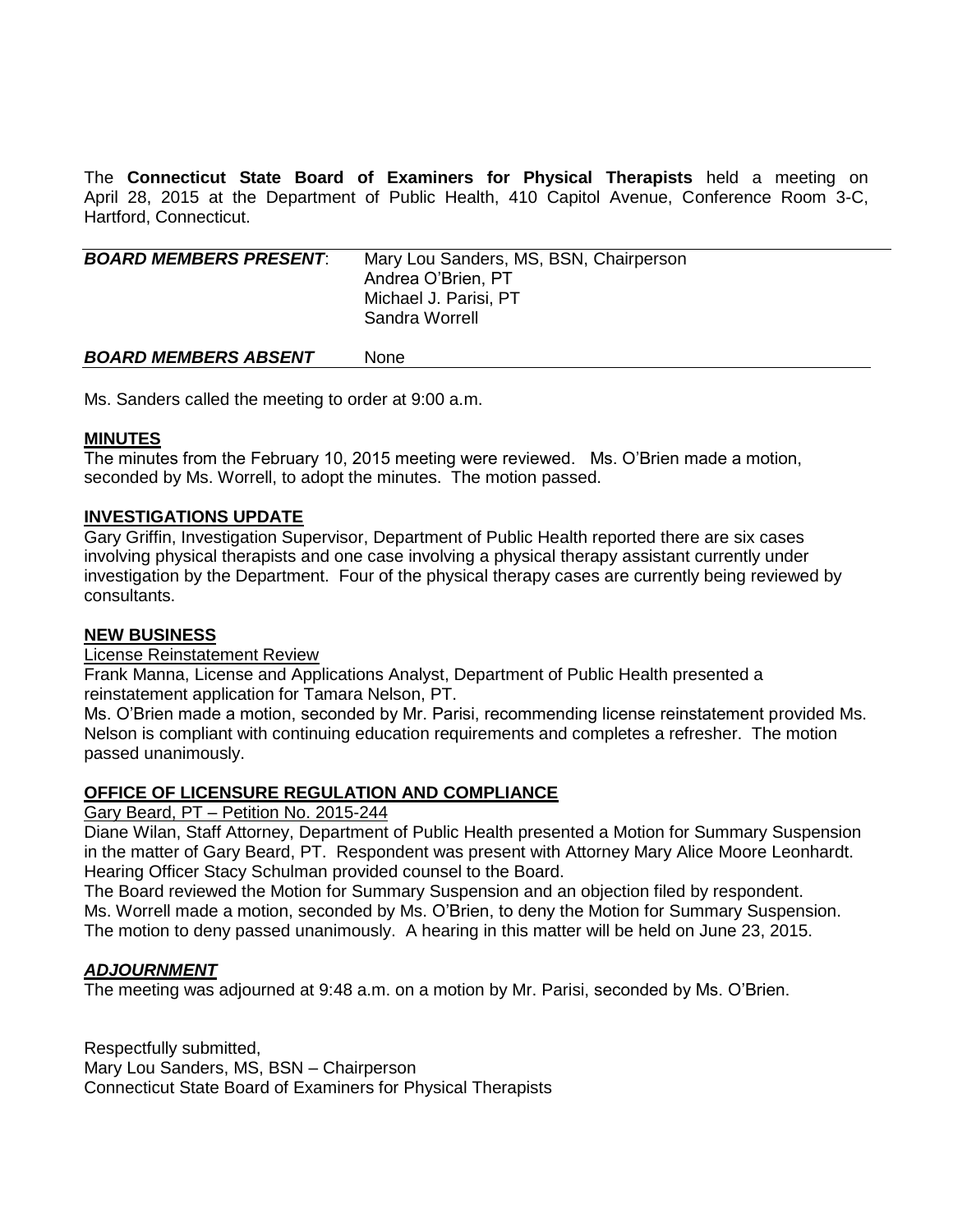The **Connecticut State Board of Examiners for Physical Therapists** held a meeting on July 14, 2015 at the Department of Public Health, 410 Capitol Avenue, Conference Room 3-C, Hartford, Connecticut.

| <b>BOARD MEMBERS PRESENT:</b> | Mary Lou Sanders, MS, BSN, Chairperson – via telephone<br>Andrea O'Brien, PT - via telephone<br>Michael J. Parisi, PT - via telephone<br>Sandra Worrell - via telephone |
|-------------------------------|-------------------------------------------------------------------------------------------------------------------------------------------------------------------------|
| <b>BOARD MEMBERS ABSENT</b>   | None                                                                                                                                                                    |

Ms. Sanders called the meeting to order at 10:00 a.m.

# **OFFICE OF LICENSURE REGULATION AND COMPLIANCE**

Todd Roberts, PT – Petition No. 2015-235

Joelle Newton, Staff Attorney, Department of Public Health presented a Motion for Summary Suspension in the matter of Todd Roberts, PT. Respondent was not present or represented. Hearing Officer Stacy Schulman provided counsel to the Board.

Following review of the Motion for Summary Suspension Ms. Worrell made a motion, seconded by Mr. Parisi, to grant the motion summarily suspending respondent's license. The motion passed unanimously. A hearing in this matter will be held on August 6, 2015.

## *OTHER BUSINESS*

Ms. Obrien made a motion, seconded by Mr. Parisi, to add to the agenda, a fact-finding discussion with Hearing Officer Schulman in the matter of Gary Beard, PT – Petition No. 2015-244. The motion passed unanimously. The Board discussed with Hearing Officer Schulman a clarification of its previous factfinding in the Gary Beard matter.

# *ADJOURNMENT*

The meeting was adjourned at 10:20 a.m. on a motion by Ms. O'Brien, seconded by Mr. Parisi.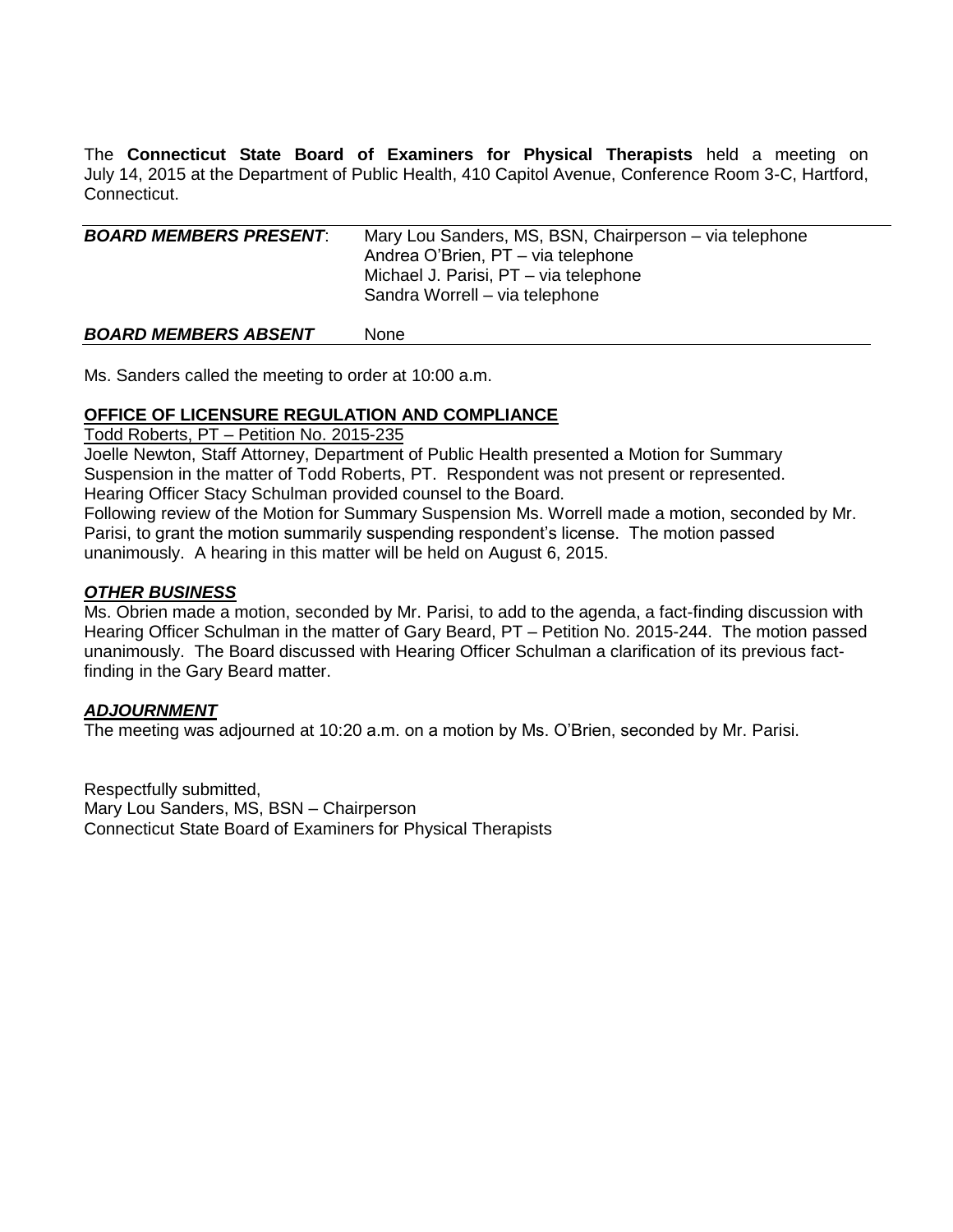The **Connecticut State Board of Examiners for Physical Therapists** held a meeting on September 29, 2015 at the Department of Public Health, 410 Capitol Avenue, third floor Hearing Room, Hartford, Connecticut.

| <b>BOARD MEMBERS PRESENT:</b> | Mary Lou Sanders, MS, BSN, Chairperson<br>Andrea O'Brien, PT<br>Michael J. Parisi, PT<br>Sandra Worrell |
|-------------------------------|---------------------------------------------------------------------------------------------------------|
| <b>BOARD MEMBERS ABSENT</b>   | None                                                                                                    |

Ms. Sanders called the meeting to order at 9:01 a.m.

## **MINUTES**

The minutes from the April 28, 2015 meeting were reviewed. Mr. Parisi made a motion, seconded by Ms. Worrell, to adopt the minutes. The motion passed.

The minutes from the July 14, 2015 meeting were reviewed. Ms. Worrell made a motion, seconded by Ms. O'Brien, to adopt the minutes. The motion passed.

### **INVESTIGATIONS UPDATE**

Gary Griffin, Investigation Supervisor, Department of Public Health reported there are five cases involving physical therapists and one case involving a physical therapy assistant currently under investigation by the Department. Four of the physical therapy cases are currently being reviewed by consultants.

### **NEW BUSINESS**

Memorandum of Decision - Gary Beard, PT – Petition No. 2015-244

The Board reviewed the draft decision in this matter. Mr. Parisi made a motion, seconded by Ms. Worrell to adopt the decision as written. The passed unanimously. Ms. Sanders signed the Order.

#### *ADJOURNMENT*

The meeting was adjourned at 9:09 a.m. on a motion by Ms. Worrell, seconded by Ms. O'Brien.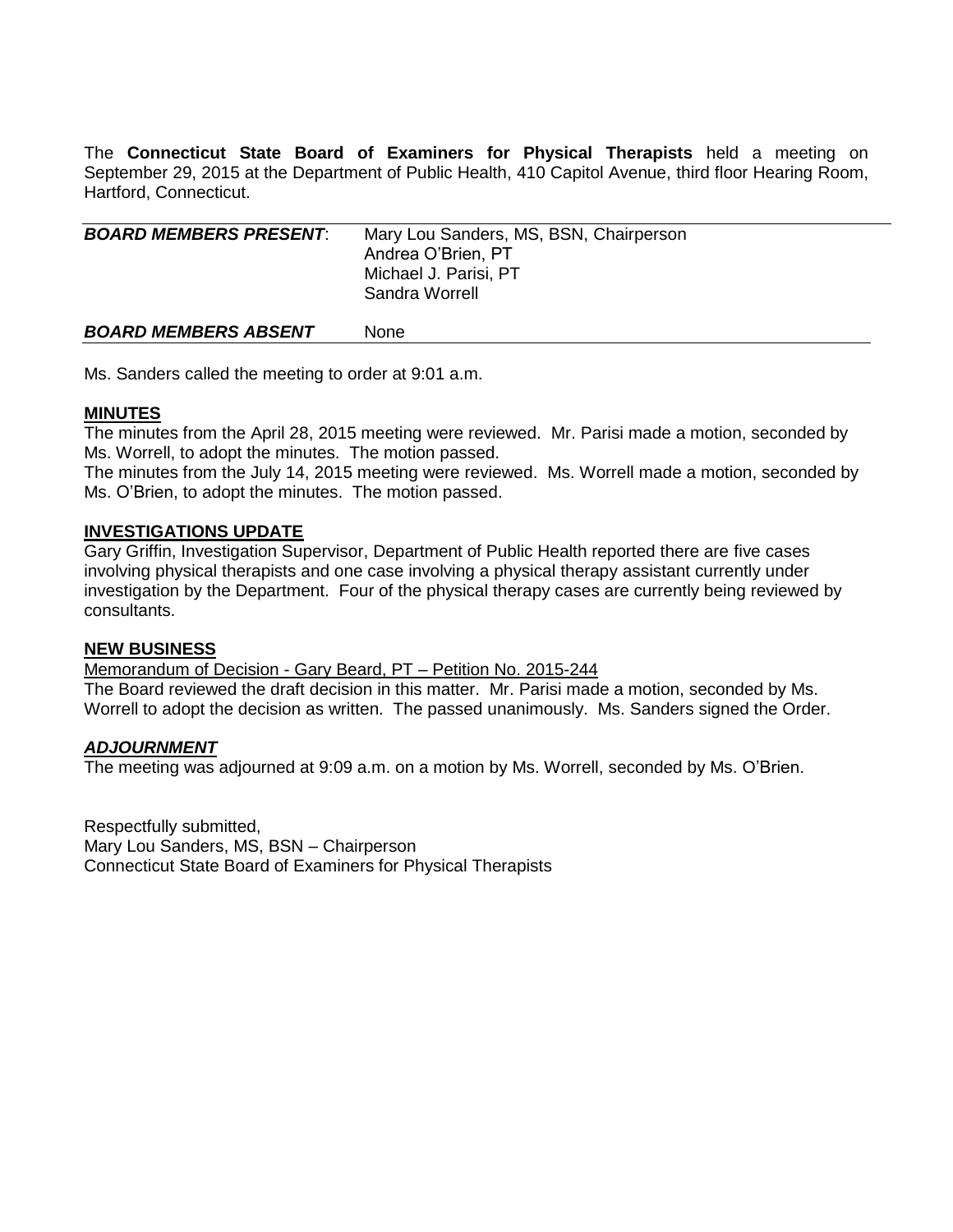The **Connecticut State Board of Examiners for Physical Therapists** held a meeting on October 30, 2015 at the Department of Public Health, 410 Capitol Avenue, third floor Hearing Room, Hartford, Connecticut.

| <b>BOARD MEMBERS PRESENT:</b> | Mary Lou Sanders, MS, BSN, Chairperson<br>Andrea O'Brien, PT<br>Michael J. Parisi, PT<br>Sandra Worrell |
|-------------------------------|---------------------------------------------------------------------------------------------------------|
| <b>BOARD MEMBERS ABSENT</b>   | <b>None</b>                                                                                             |

Ms. Sanders called the meeting to order at 9:01 a.m.

## **MINUTES**

The minutes from the September 29,, 2015 meeting were reviewed. Ms. O'Brien made a motion, seconded by Mr. Parisi, to adopt the minutes. The motion passed.

## **NEW BUSINESS**

Gary Beard, PT – Petition No. 2015-244 – Respondent's Motion for Reconsideration Attorney Mary Alice Moore Leonhardt was present with respondent. Staff Attorney Diane Wilan was present for the Department of Public Health.

The Board heard comments from Attorney Moore Leonhardt and Attorney Wilan regarding respondent's Motion for Reconsideration of a Memorandum of Decision issued by the Board on September 29, 2015. The Board discussed their concerns about a qualified licensed healthcare provider being on-site where respondent is employed, and realized that not including an occupational therapist was an oversight. Mr. Parisi made a motion, seconded by Ms. Worrell, to grant respondent's motion by amending the Memorandum of Decision to include occupational therapists to the list of qualified licensed health care providers. The motion passed unanimously. The Amended Memorandum of Decision is to be effective the date of this meeting.

# *ADJOURNMENT*

The meeting was adjourned at 9:25 a.m. on a motion by Ms. O'Brien, seconded by Ms. Worrell.